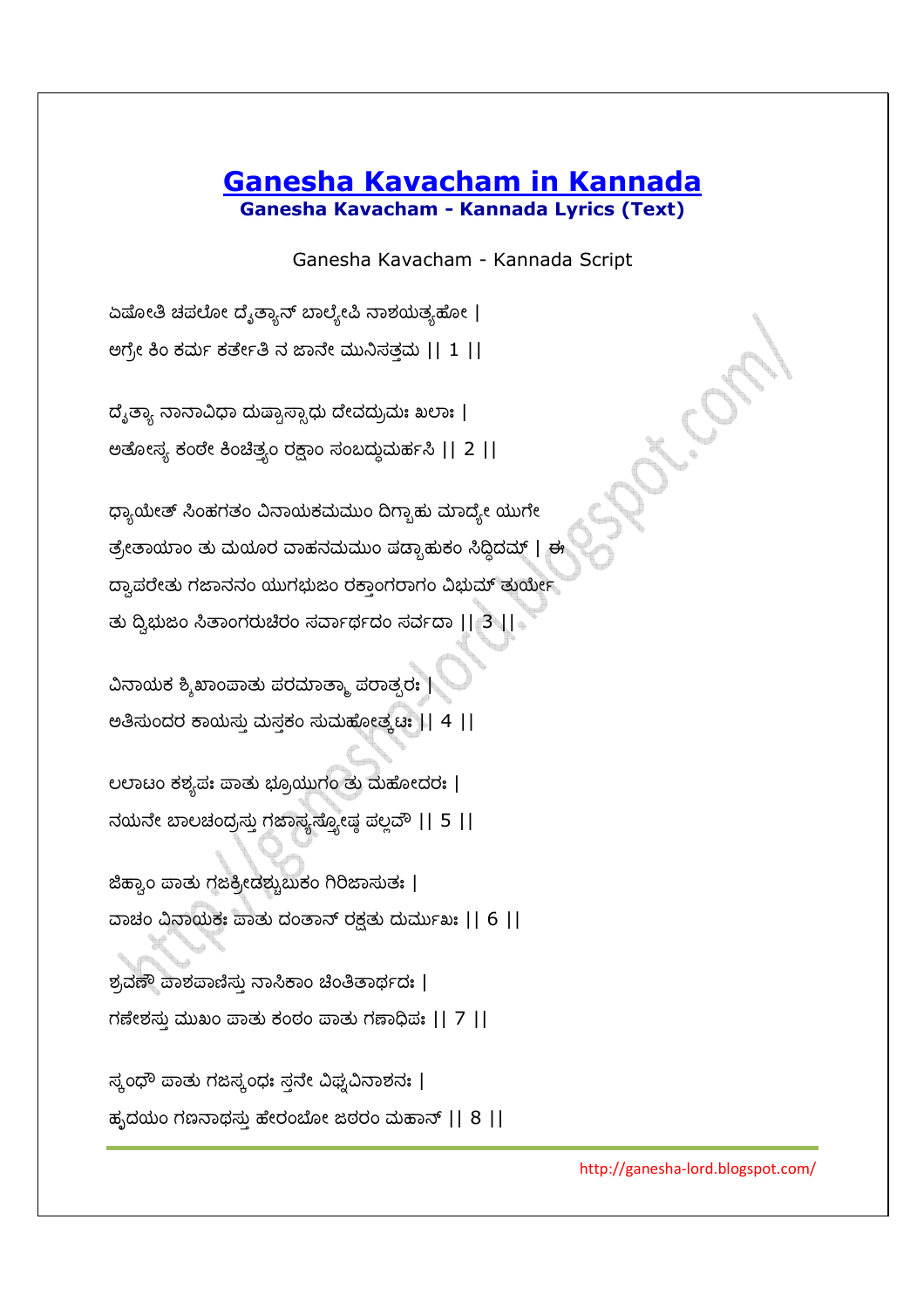Sept. Can

 $\vec{a}$ ರ್ವಾಯುಧ ಧರಃ ಪೌತ್ರಾನ್ ಮಯೂರೇಶೋ ವತಾತ್ ಸದಾ |

ಕೌಬೇರ್ಯಾಂ ನಿಧಿಪಃ ಪಾಯಾದೀಶಾನ್ಯಾವಿಶನಂದನಃ | ದಿವಾವ್ಯಾದೇಕದಂತ ಸ್ತು ರಾತ್ರೌ ಸಂಧ್ಯಾಸು ಯಃವಿಫ್ನಹೃತ್ || 15 || ರಾಕ್ಷಸಾಸುರ ಬೇತಾಳ ಗ್ರಹ ಭೂತ ಪಿಶಾಚತಃ | ಹಾಶಾಂಕುಶಧರಃ ಪಾತು ರಜಸ್ಸತ್ತ್ರತಮಸ್ಸ್ಬೃತೀಃ || 16 || ಙ್ಞಾನಂ ಧರ್ಮಂ ಚೆ ಲಕ್ಷ್ಮೀ ಚೆ ಲಜ್ಜಾಂ ಕೀರ್ತಿಂ ತಥಾ ಕುಲಮ್ | ಈ ವಪುರ್ಧನಂ ಚ ಧಾನ್ಯಂ ಚ ಗೃಹಂ ದಾರಾಸ್ಸುತಾನ್ಸಖೀನ್ || 17 ||

ದಕ್ಷಿಣಸ್ಯಾಮುಮಾಪುತ್ರೋ ನೈಋತ್ಯಾಂ ತು ಗಣೇಶ್ವರಃ | ಪ್ರತೀಚ್ಯಾಂ ವಿಫ್ನೆಹರ್ತಾ ವ್ಯಾದ್ವಾಯವ್ಯಾಂ ಗಜಿಕರ್ಣಕಃ || 14 ||

ಆಮೋದಸ್ತ್ವಗ್ರತಃ ಪಾತು ಪ್ರಮೋದಃ ಪೃಷ್ಠತೋದತು |  $\overline{\omega}$ ್ರಾಚ್ಯಾಂ ರಕ್ಷತು ಬುದ್ಧೀಶ ಆಗ್ನೇಯ್ಯಾಂ ಸಿದ್ಧಿದಾಯಕಃ || 13 ||

 $\vec{a}$ ರ್ವಾಂಗಾನಿ ಮಯೂರೇಶೋ ವಿಶ್ವವ್ಯಾಪೀ ಸದಾವತು | ಅನುಕ್ತಮಪಿ ಯತ್ ಸ್ಥಾನಂ ಧೂಮಕೇತುಃ ಸದಾವತು  $||$  12  $||$ 

ಕ್ಷಿಪ್ರ ಪ್ರಸಾದನೋ ಬಾಹು ಪಾಣೀ ಆಶಾಪ್ರಪೂರಕಃ | ಅಂಗುಳೀಶ್ಚ ನಖಾನ್ ಪಾತು ಪದ್ಮಹಸ್ತೋ ರಿನಾಶನಃ || 11 ||

ಗಜಿಕ್ರೀಡೋ ಜಾನು ಜಂಘೋ ಉರೂ ಮಂಗಳಕೀರ್ತಿಮಾನ್ | ಏಕದಂತೋ ಮಹಾಬುದ್ಧಿಃ ಪಾದೌ ಗುಲ್ಫೌ ಸದಾವತು || 10 ||

ಧರಾಧರಃ ಪಾತು ಪಾರ್ಶ್ವೌ ಪೃಷ್ಣಂ ವಿಘೃಹರಶ್ಶುಭಃ | ಲಿಂಗಂ ಗುಹ್ಯಂ ಸದಾ ಪಾತು ವಕ್ರತುಂಡೋ ಮಹಾಬಲಃ || 9 ||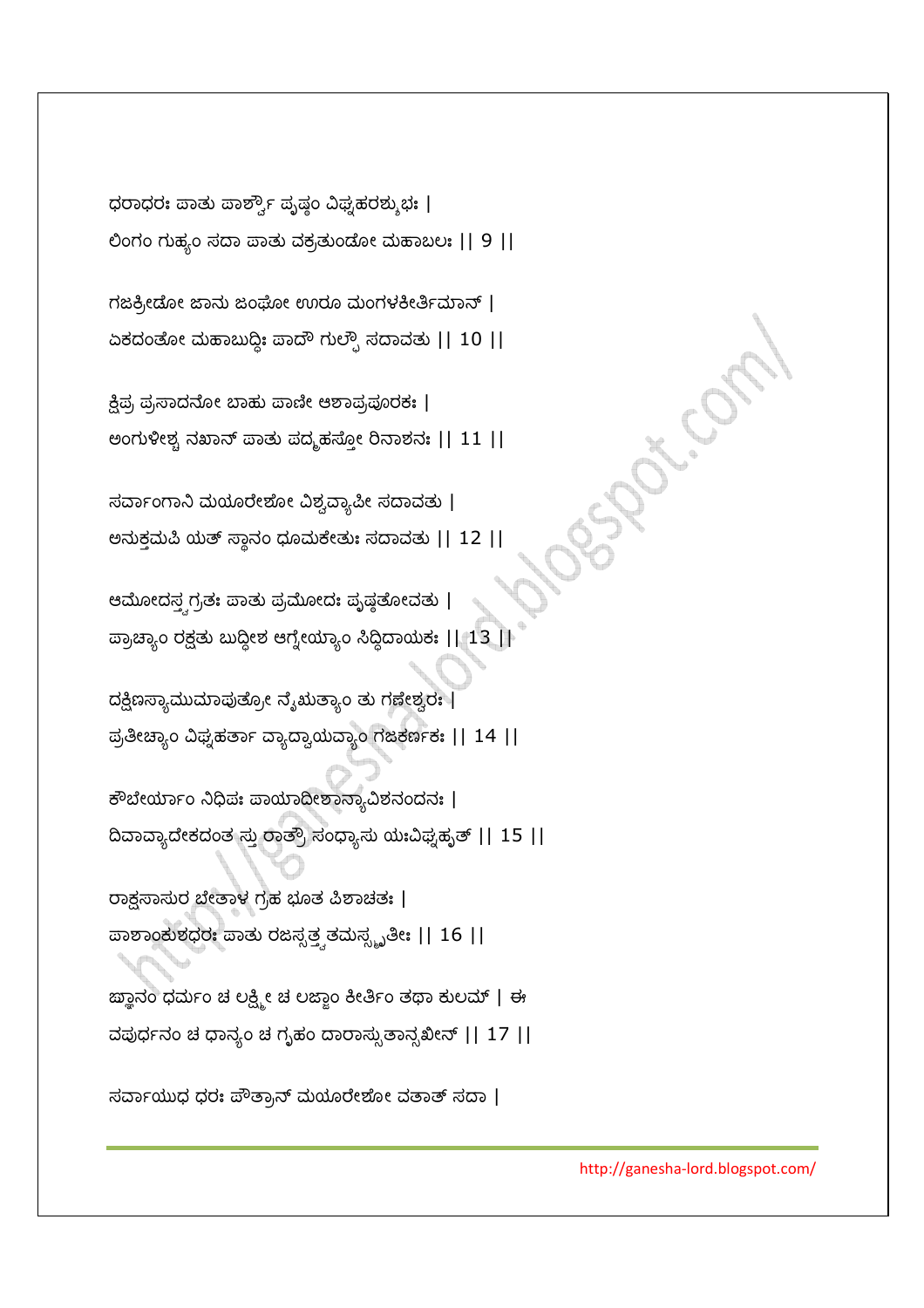ಕಪಿಲೋ ಜಾನುಕಂ ಪಾತು ಗಜಾಶ್ಕಾನ್ ವಿಕಟೋದತು || 18 ||

ಭೂರ್ಜಪತ್ರೇ ಲಿಖಿತ್ಸೇದಂ ಯಃ ಕಂಠೇ ಧಾರಯೇತ್ ಸುಧೀಃ |

ನ ಭಯಂ ಜಾಯತೇ ತಸ್ಯ ಯಕ್ಷ ರಕ್ಷಃ ಪಿಶಾಚತಃ || 19 ||

ತ್ರಿಸಂಧ್ಯಂ ಜಪತೇ ಯಸ್ತು ವಜ್ರಸಾರ ತನುರ್ಭವೇತ್ | ಯಾತ್ರಾಕಾಲೇ ಪಠೇದ್ಯಸ್ತು ನಿರ್ವಿಘ್ನೇನ ಫಲಂ ಲಭೇತ್ || 20 ||

ಯುದ್ಧಕಾಲೇ ಪಠೇದ್ಯಸ್ತು ವಿಜಯಂ ಚಾಪ್ನುಯಾದ್ದುವಮ್ | ಮಾರಣೋಚ್ಚಾಟನಾಕರ್ಷ ಸ್ತಂಭ ಮೋಹನ ಕರ್ಮಣಿ || 21 ||

ಸಪ್ತವಾರಂ ಜಪೇದೇತದ್ದನಾನಾಮೇಕವಿಂಶತಿಃ | ತತ್ತತ್ಫಲಮವಾಪ್ನೋತಿ ಸಾಧಕೋ ನಾತ್ರ ಸಂಶಯಃ || 22 ||

ಏಕವಿಂಶತಿವಾರಂ ಚ ಪಠೇತ್ತಾವದ್ದಿನಾನಿ ಯಃ | ಕಾರಾಗೃಹಗತಂ ಸದ್ಯೋ ರಾಜ್ಞಾವಧ್ಯಂ ಚ ಮೋಚಯೋತ್ || 23 ||

ರಾಜದರ್ಶನ ವೇಳಾಯಾಂ ಪಠೇದೇತತ್ ತ್ರಿವಾರತಃ | ಸ ರಾಜಾನಂ ವಶಂ ನೀತ್ವಾ ಪ್ರಕೃತೀಶ್ಚ ಸಭಾಂ ಜಯೇತ್ || 24 ||

ಇದಂ ಗಣೇಶಕವಚಂ ಕಶ್ಯಪೇನ ಸವಿರಿತಮ್ | ಮುದ್ಗಲಾಯ ಚೆ ತೇ ನಾಥ ಮಾಂಡವ್ಯಾಯ ಮಹರ್ಷಯೇ || 25 ||

ಮಹ್ಯಂ ಸ ಪ್ರಾಹ ಕೃಪಯಾ ಕವಚಂ ಸರ್ವ ಸಿದ್ಧಿದಮ್ | ನ ದೇಯಂ ಭಕ್ತಿಹೀನಾಯ ದೇಯಂ ಶ್ರದ್ಧಾವತೇ ಶುಭಮ್ || 26 ||

ಅನೇನಾಸ್ಯ ಕೃತಾ ರಕ್ಷಾ ನ ಬಾಧಾಸ್ಯ ಭವೇತ್ ವ್ಯಾಚಿತ್ | ರಾಕ್ಷಸಾಸುರ ಬೇತಾಳ ದೈತ್ಯ ದಾನವ ಸಂಭವಾ: || 27 ||

http://ganesha-lord.blogspot.com/

spiller